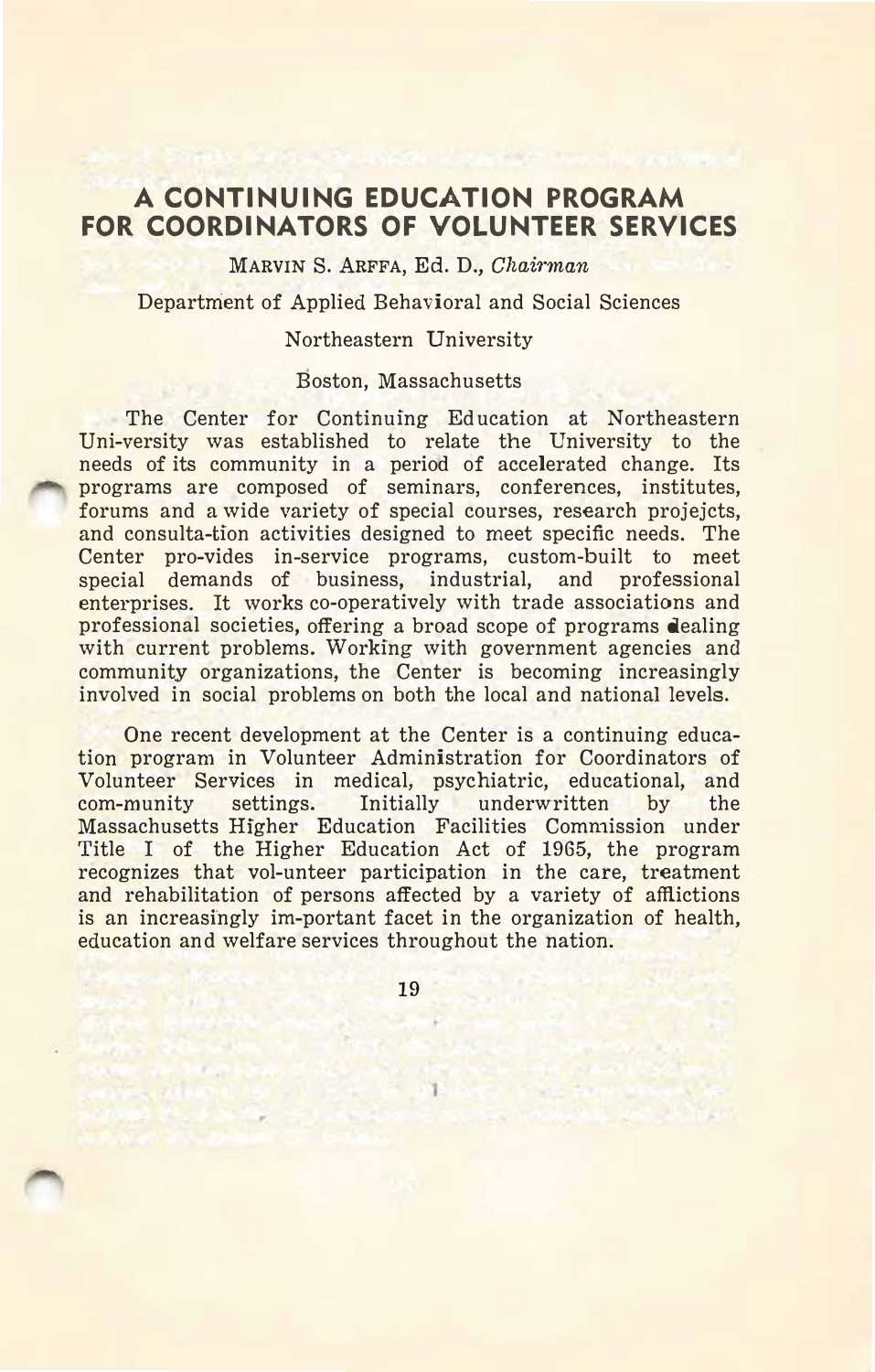The purpose of the developing program at Northeastern is to provide a series of residential and short-term workshops for coordinators of volunteer services in all settings that use volunteers, providing them with consistent, systematic training designed to improve their knowledge, creativity and effectiveness and thereby improving the volunteer services which they supervise.

The Spring 1967 course was offered to meet the training neds of coordinators of volunteer services in community and hospital settings and consisted of eight three-hour sessions, one session per week. It was designed to provide better knowledge, unin accordance with the responsibilities of a Coordinator of Volunderstanding and improvement of technical and professional skills teer Services. Backround information gained from the American Association of Volunteer Services Coordinators and discussions with members of the Massachusetts Association Directors of Volunteer Services served to established the need and the content for such a course. Supporting material was also obtained Community Services of Metropolitan Boston. Participants infrom the Volunteer Bureau and School Services Division, United eluded any coordinator of volunteers who desired to attend. Although pointed toward newer coordinators, others were free to attend all sessions.

An underlying approach to the program is that the sequence of topics to be covered by both generic and practical. The concept of voluntarism, including its organization and administration, is imbedded in a sociological framework which defines the place of the volunteer in our existing social system, how he got there, and in what ways he may be expected to develop. The concepts basic to administering any group of individuals working in the formal social structure of an organization are equally valid for the administration of volunteer services. At the same time, these concepts must be applied to the unique elements of a comprehensive volunteer program and relate to the immediate needs of the coordinator. In accordance with this approach experts in their respective fields present basic concepts which are then interpreted by experienced coordinators of volunteer services. Opportunities for group discussion and cross-fertilization of ideas on an informal basis are made readily available.

An outline of the topics presented in sequence during the pilot course was as follows: